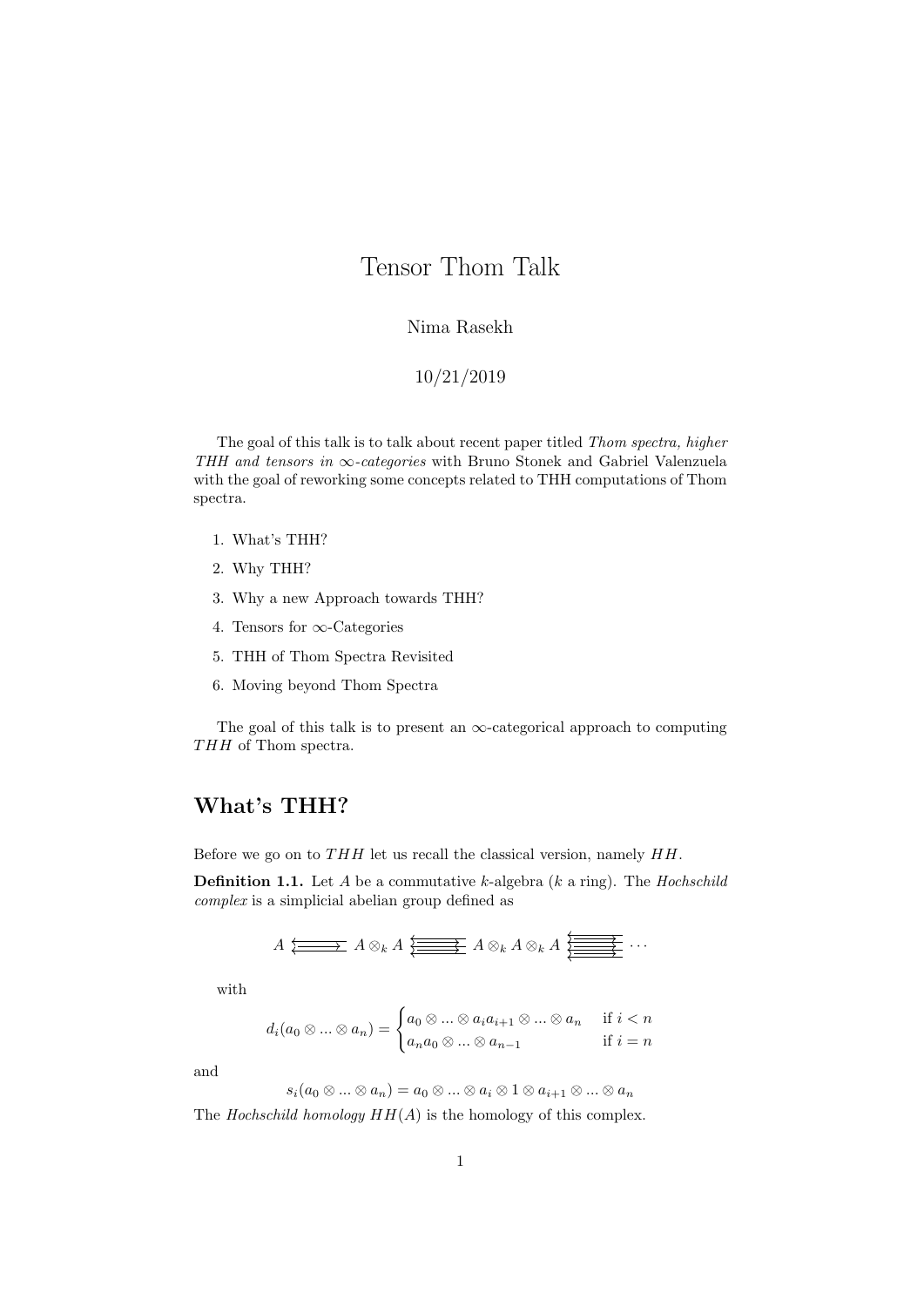We want to generalize this construction to the world of homotopy theory. A first generalization is due to Bökstedt, using a very technical approach, due to the fact that he didn't have a good symmetric monoidal structure for spectra [\[Bo85\]](#page-8-0). A construction analogous to the one above, however, can be found in [\[EKMM95\]](#page-8-1), where the authors give a good symmetric monoidal structre for spectra and then give following definition for THH.

**Definition 1.2.** [\[EKMM95\]](#page-8-1) Let A be an  $E_{\infty}$ -R-algebra. Then we can define a simplicial  $E_{\infty}$ -R-algebra

$$
A \xleftarrow{\longrightarrow} A \wedge_R A \xleftarrow{\longrightarrow} A \wedge_R A \wedge_R A \xleftarrow{\longrightarrow}{\longrightarrow} \cdots
$$

We define the *topological Hochschild homology*  $E_{\infty}$ -R-algebra  $THH^{R}(A)$  as the geometric realization of this simplicial object.

# Why THH?

Why should homotopy theorists care about  $THH$ ? The most important answer is algebraic  $K$ -theory. Algberaic  $K$ -theory contains a lot of fascinating information and relates to all kinds of topics in homotopy theory. However, it is notoriously difficult to compute. For example we have following classical result by Barrett-Priddy-Quillen.

**Theorem 2.1.** The algebraic  $K$ -theory of finite pointed sets is the sphere spectrum.

However, we can use  $THH$  to give a reasonable approximation of K. Concretely we have a diagram of the form.



An important result by Dundas, Goodwillie and McCarthy [\[DGM12\]](#page-8-2) studies the *cyclotomic trace* (in the connective case) and thus gives us a good understanding of the difference between  $K$  and  $TC$ , but  $TC$  is defined by using cyclotomic structure of THH. Thus the computation of  $THH$  is a good first step towards a successful computation of K.

# Why a new approach towards THH?

In order to understand why it is valuable to have a modern treatment of  $THH$ . we will review work by Schlichtkrull [\[Sc11\]](#page-8-3). In his paper "Higher Topological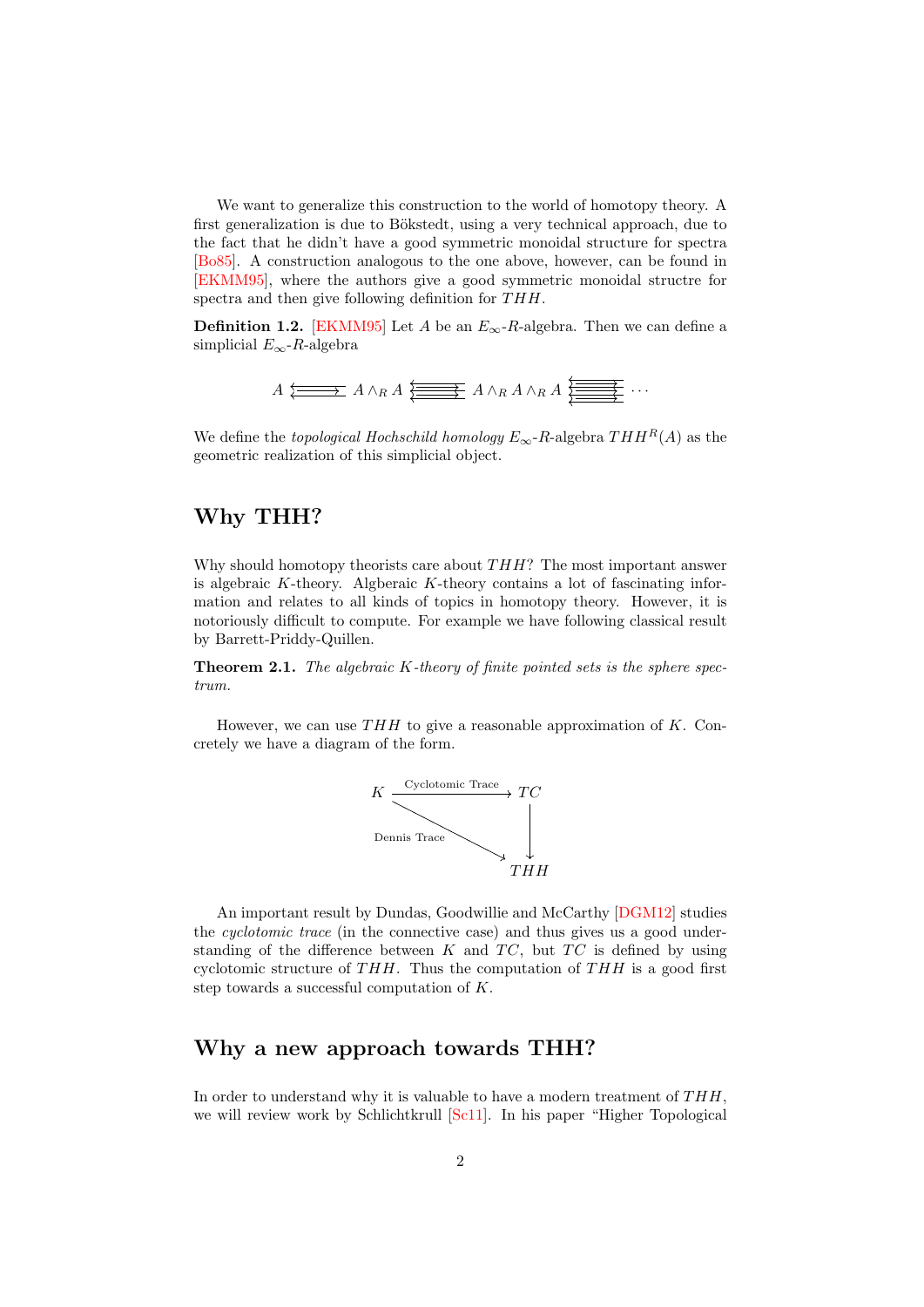Hochschild Homology of Thom Spectra" he proves the following theorem (using more modern language).

**Theorem 3.1.** Let  $f : G \to BGl_1(\mathbb{S})$  be a map of  $E_{\infty}$ -groups with  $M(f)$  the associated Thom spectrum. Then we have an equivalence of  $E_{\infty}$ -rings

$$
THH(M(f)) \simeq Mf \wedge \mathbb{S}[BG].
$$

While trying to prove this result Schlichtkrull first points to some very intuitive way to prove it using a simple splitting of an  $E_{\infty}$ -space. However, he then points out that he cannot translate his intuition into an actual proof, because the construction would not interact well with the model structure he is using. In particular, the constructions do not preserve cofibrancy. Thus he embarks on a very technical journey to get the desired result.

This is an excellent example where the theory of model categories, which in other places can be quite helpful, is actually becoming a burden. This is why it's useful to take a new approach to these results with the outcome that we can make our initial intuition into an actual proof.

So, how can we generalize our study of  $THH$ ? The first step is to realize an alternative definition of THH for  $E_{\infty}$ -ring spectra.

**Theorem 3.2.** [\[MSV97\]](#page-8-4) Let M be an  $E_{\infty}$ -ring. Then we have an equivalence

$$
THH(M) \simeq S^1 \otimes M.
$$

Here,  $\otimes$  is the tensor product of spaces over  $E_{\infty}$ -rings. Thus a good way forward is to carefully study the functor  $X \otimes -$  for arbitrary spaces X. This is consistent with work of Schlichtkrull, as he actually uses his technical approach to prove something about  $X \otimes M(f)$ , which then reduces to the case of THH with  $X = S^1$ .

# Tensors for ∞-Categories

We will now take another look at THH from the perspective of  $\infty$ -categories and tensors. Thus, we need to review some concepts about  $\infty$ -categories

An  $\infty$ -category, also called *quasi-category*, is a simplicial set that satisfies an inner horn-lifting condition that gives it a homotopical notion of composition [\[Lu09\]](#page-8-5). All classical categorical concepts, such as adjunctions and limits, have been generalized to the setting of  $\infty$ -categories. However, there are certain stronger results that only hold for  $\infty$ -categories.

We want to understand how  $\infty$ -categories are tensored over each other and we will make an analogy to algebra.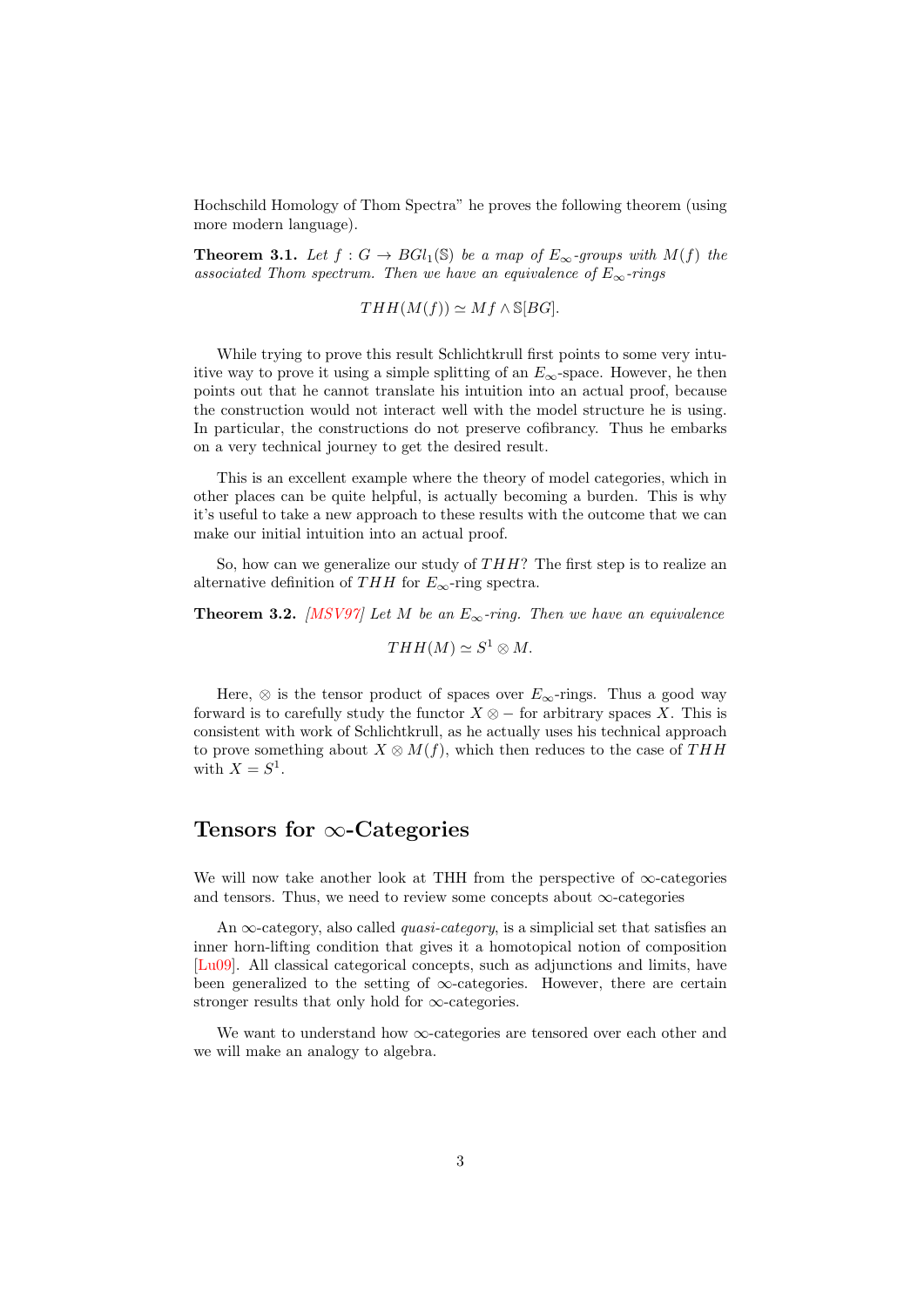| Concept              | Algebra                                                          | Categories                                                                            | <b>Higher Categories</b>                                                              |
|----------------------|------------------------------------------------------------------|---------------------------------------------------------------------------------------|---------------------------------------------------------------------------------------|
| Object               | Set                                                              | Category                                                                              | $\infty$ -Category                                                                    |
| Structured Object    | Abelian Group                                                    | $Cocomplete$ Category + accessible                                                    | Cocomplete $\infty$ -Category + accessible                                            |
|                      |                                                                  | $=$ Locally Presentable Categories                                                    | $=$ Presentable $\infty$ -Categories                                                  |
| Morphism             | Group Homomorphism                                               | Colimit Preserving Functor                                                            | Colimit Preserving Functor                                                            |
| Symmetric Monoidal   | $Hom(G \otimes H, K) =$                                          | $Fun^L( \mathcal{C} \otimes \mathcal{D}, \mathcal{E}) =$                              | $Fun^L(\mathcal{C} \otimes \mathcal{D}, \mathcal{E}) =$                               |
|                      | $BiLin(G \times H, K)$                                           | $Fun^{L,L}(\mathcal{C} \times \mathcal{D}, \mathcal{E})$                              | $Fun^{L,L}(\mathcal{C} \times \mathcal{D}, \mathcal{E})$                              |
| Unit $=$ Free Object | $\mathbb{Z} \otimes A \cong A$                                   | Set $\otimes$ C $\simeq$ C                                                            | $S \otimes C \simeq C$                                                                |
| Monoid Object        | Commutative Ring                                                 | Symmetric Monoidal Category                                                           | Symmetric Monoidal Category                                                           |
| Unit Multiplicative  | $\mathbb{Z} \otimes \mathbb{Z} \cong \mathbb{Z}$                 | $\mathcal{S}\mathrm{et} \otimes \mathcal{S}\mathrm{et} \simeq \mathcal{S}\mathrm{et}$ | $S \otimes S \simeq S$                                                                |
|                      | $-\times -: \mathbb{Z} \times \mathbb{Z} \rightarrow \mathbb{Z}$ | $-\times - = \prod - : \mathsf{Set} \times \mathsf{Set} \rightarrow \mathsf{Set}$     | $-\times - = \text{colim}(-): \mathcal{S} \times \mathcal{S} \rightarrow \mathcal{S}$ |
| Modules              | $R \otimes M \to M$                                              | $\mathcal{R}\otimes\mathcal{C}\to\mathcal{C}$                                         | $\mathcal{R}\otimes\mathcal{C}\to\mathcal{C}$                                         |
| Module over Unit     | $- \times - : \mathbb{Z} \times A \rightarrow A$                 | $II - : Set \times C \rightarrow C$                                                   | $\mathrm{colim}(-): \mathcal{S} \times \mathcal{C} \rightarrow \mathcal{C}$           |
|                      | $(n,a) \mapsto na$                                               | $(S,T) \mapsto \coprod_S c =$                                                         | $(X,Y) \mapsto \operatorname{colim}_{Y} \{c\} =$                                      |
|                      |                                                                  | $\text{colim}(S \to * \xrightarrow{\{c\}} \mathcal{C})$                               | $\text{colim}(X \to * \xrightarrow{\{c\}} \mathcal{C})$                               |
|                      | A k-VS char(k) = $0 \leftrightarrow$                             | $\mathcal C$ is pointed $\leftrightarrow$                                             | $\overline{C}$ is stable $\leftrightarrow$                                            |
|                      | $A \times \mathbb{Z} \longrightarrow A$                          |                                                                                       | $\mathcal{C}\times\mathcal{S}\longrightarrow\mathcal{C}$                              |
| Canonical Module     |                                                                  | $C \times$ Set $\longrightarrow C$                                                    | $\begin{bmatrix} 1 & 1 \end{bmatrix}$                                                 |
|                      | $A\times\mathbb{Q}$                                              | $C \times$ Set <sub>*</sub>                                                           | $C \times Sp$                                                                         |

Here the right hand column is due to work by [\[GGN16\]](#page-8-6).

*Remark* 4.1. We want to focus on the category  $\mathrm{Grp}_{E_{\infty}}(\mathcal{S})$ . Then we have following diagram



This in particular implies that for any pointed space  $X$  we have

 $X \odot G \simeq FX \boxtimes G \simeq \Omega^{\infty}(\Sigma^{\infty}X \wedge B^{\infty}G)$ 

where  $FX$  is the free  $E_{\infty}\text{-group}$  on the pointed space  $X.$ 

We can use compatiblity of tensors in  $\mathrm{Grp}_{E_{\infty}}(\mathcal{S})$  to prove following splitting theorem for  $E_{\infty}$ -groups.

**Proposition 4.2** (R-Stonek-Valenzuela). Let G be a  $E_{\infty}$ -group. Then for any pointed space  $X$  the cofiber sequence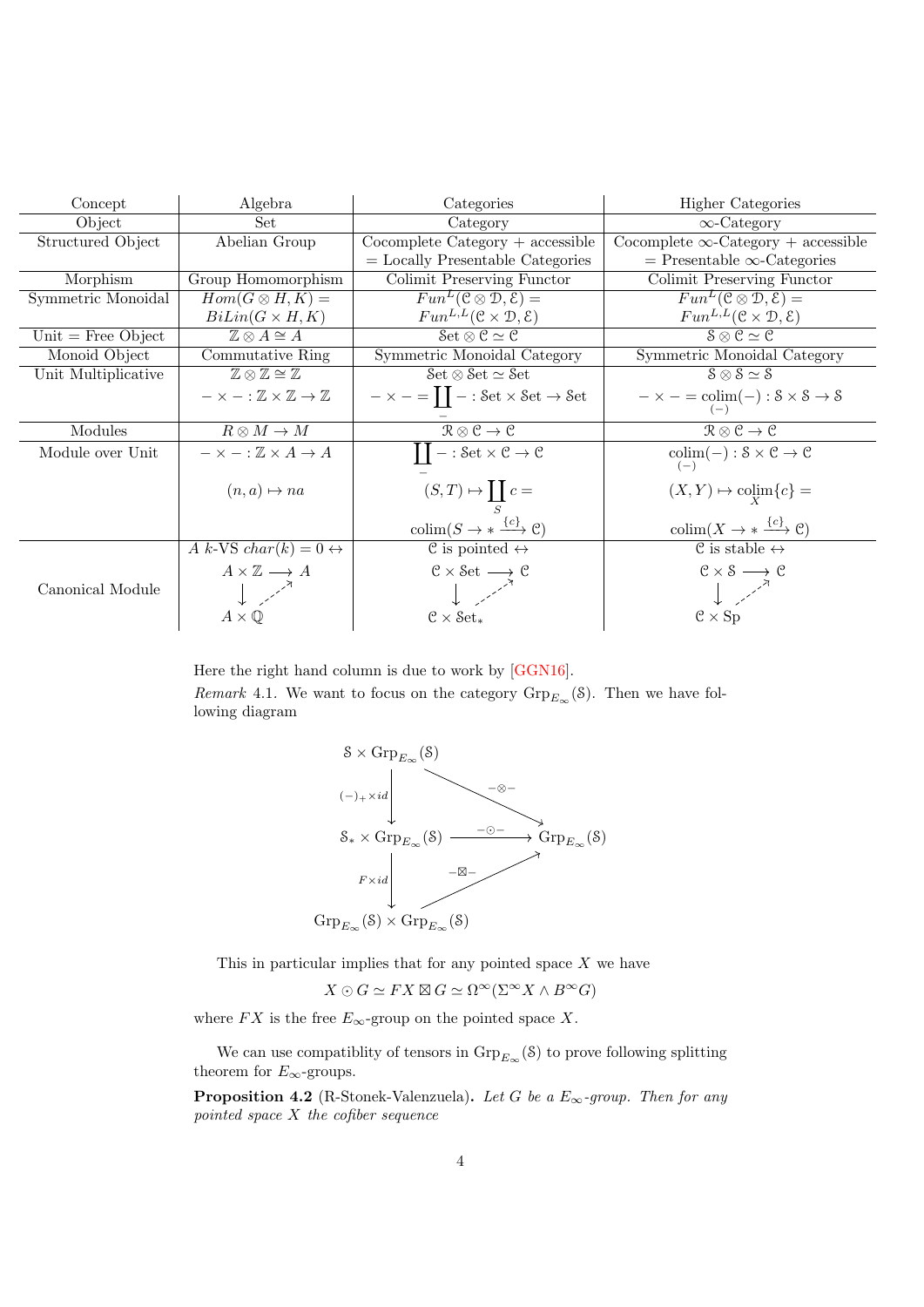$$
\{\ast\}_+ \xrightarrow[\ast\circ\cdot\circ\cdot\circ\cdot]{} X_+ \xrightarrow[\ast\circ\cdot\circ\cdot]{} X
$$

gives us an equivalence

$$
X \otimes G \simeq G \times (X \odot G)
$$

Remark 4.3. The induced map from  $X \otimes G$  to G is is exactly  $*\otimes G : X \otimes G \rightarrow$ ∗ ⊗  $G \cong G$  and is a generalization of the composition map. In fact if  $X = S^0$ , then  $* \otimes G = \mu : G \times G \rightarrow G$ . So, we can think of this equivalence as a generalization of the shear map

$$
(\mu, \pi_2) : G \times G \to G \times G
$$

#### Thom Spectra and their Tensors

In order to compute THH of Thom spectra, we first have to define Thom spectra in the  $\infty$ -setting. The modern approach is primarily due to Ando, Blumberg, Gepner, Hopkins, Rezk and Antolín-Camarena, Barthel [\[ABGHR14,](#page-8-7) [AB19\]](#page-8-8).

How do we get a modern approach to Thom spectra? Let R be an  $E_{\infty}$ -ring spectrum. The Thom construction assigns to each rank 1 (invertible)  $R$ -bundle  $p: E \to B$  an R-module  $M(p)$ . The key realization is that we can classify each each bundle over a space X as a map  $X \to BGL_1R$ , as  $BGL_1$  is the classifying space of rank 1 R-bundles. Thus we can think of the Thom construction as a functor

$$
M: \mathcal{S}_{/BGL_1R} \to \mathrm{Mod}_R
$$

and this functor preserves colimits. Using  $\infty$ -categorical machinery we know that any colimit preserving functor out of  $S_{/BGL_1R}$  is uniquely determined by its value on  $* \to BGL_1R$ . This map classifies the trivial bundle  $R \to *$  and the Thom construction for the trivial bundle over the point is just the R-module R itself, which means the Thom construction restricted to  $BGL_1R$  is just the inclusion functor. This complete determines  $M$  as a left Kan extension



which we can describe explicitly as

$$
M(f) = \text{colim}(G \xrightarrow{f} BGL_1R \hookrightarrow \text{Mod}_R).
$$

We will use a slight generalization of this expression above.

**Definition 5.1.** Let R be a  $E_{\infty}$ -ring spectrum. We define the *Picard space*, Pic(R), to be the underlying maximal  $\infty$ -groupoid of invertible R-modules. Notice Mod<sub>R</sub> has a symmetric monoidal structure and thus Pic(R) is an  $E_{\infty}$ group.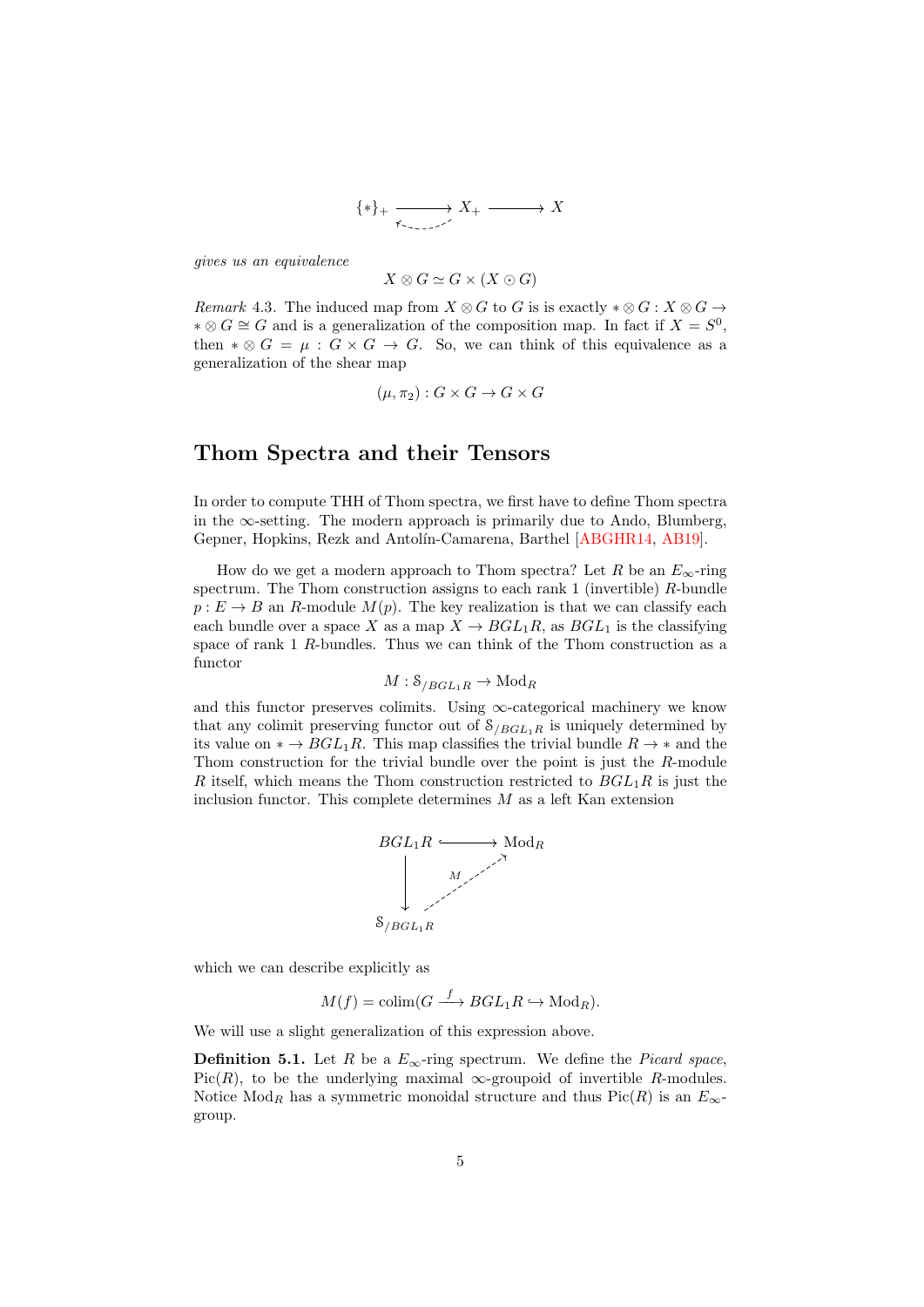Concretely  $Pic(R) \simeq \pi_0(R) \times BGL_1(R)$  and we can think of  $BGL_1(R)$  as the connected component of the identity element of the  $E_{\infty}$ -group Pic $(R)$ .

**Definition 5.2.** Let G be a group-like  $E_{\infty}$ -space and  $f : G \to Pic(R)$  be a map of  $E_{\infty}$ -spaces. We define the Thom spectrum of f,  $M(f)$  as the following colimit

$$
M(f) = \text{colim}(G \xrightarrow{f} \text{Pic}(R) \hookrightarrow \text{Mod}_R).
$$

- 1. Here we are thinking of the space G as an  $\infty$ -category in which every morphism is invertible, also called  $\infty$ -groupoid.
- 2. Although  $M(f)$  takes values in  $\text{Mod}_R$  but it actually has the structure of a  $E_{\infty}$ -R-algebra as long as the map  $f : G \to Pic(R)$  is  $E_{\infty}$ . We can define  $M(f)$  for more general maps, however, we want to focus on the case where the resulting object  $M(f)$  is an  $E_{\infty}$ -R-algebra.
- 3.  $M(-)$  gives us a symmetric monoidal functor

$$
M: \mathrm{Grp}_{E_{\infty}}(\mathcal{S})_{/\mathrm{Pic}(R)} \to \mathrm{CAlg}_R
$$

This means that for any two  $E_{\infty}$  maps  $f : G \to Pic(R)$  and  $g : H \to$  $Pic(R)$  we have an equivalence

$$
M(G \times H \xrightarrow{f \times g} Pic(R) \times Pic(R) \xrightarrow{\mu} Pic(R)) \simeq M(f:G \to Pic(R)) \wedge_R M(g:G \to Pic(R))
$$

So, in particular, if  $f = g$  we get

$$
Mf \wedge_R Mf \simeq M(G \times G \xrightarrow{f \times f} \text{Pic}(R) \times \text{Pic}(R) \xrightarrow{\mu} \text{Pic}(R)) \simeq M(G \times G \xrightarrow{\mu} G \xrightarrow{f} \text{Pic}(R))
$$

**Example 5.3.** Let  $f : G \to Pic(R)$  be the trivial map, then  $M(f) = \mathbb{S}[G] \wedge R$ .

This last example suggests to us that we should think of a Thom spectrum has a "twisting" of a suspension spectrum. The more complicated the map  $f$  is the more we are twisting our suspension spectrum.

# THH of Thom Spectra Revisited

Having defined  $M(f)$ , we now want to study  $X \otimes M(f)$  for some space X.

**Theorem 6.1** (R-Stonek-Valenzuela). Suppose  $f : G \to Pic(R)$  is an  $E_{\infty}$ -map and X is pointed. There is an equivalence of  $E_{\infty}$ -R-algebras.

$$
X\otimes_R Mf \simeq Mf\wedge \mathbb{S}[X\odot G].
$$

*Proof.* Here is an idea of the proof. We get an equivalence of  $E_{\infty}$ -R-algebras using the universal property of  $M(f)$ .

$$
X \otimes_R Mf \simeq M(X \otimes G \xrightarrow{f(id_X \otimes *)} \mathrm{Pic}(R))
$$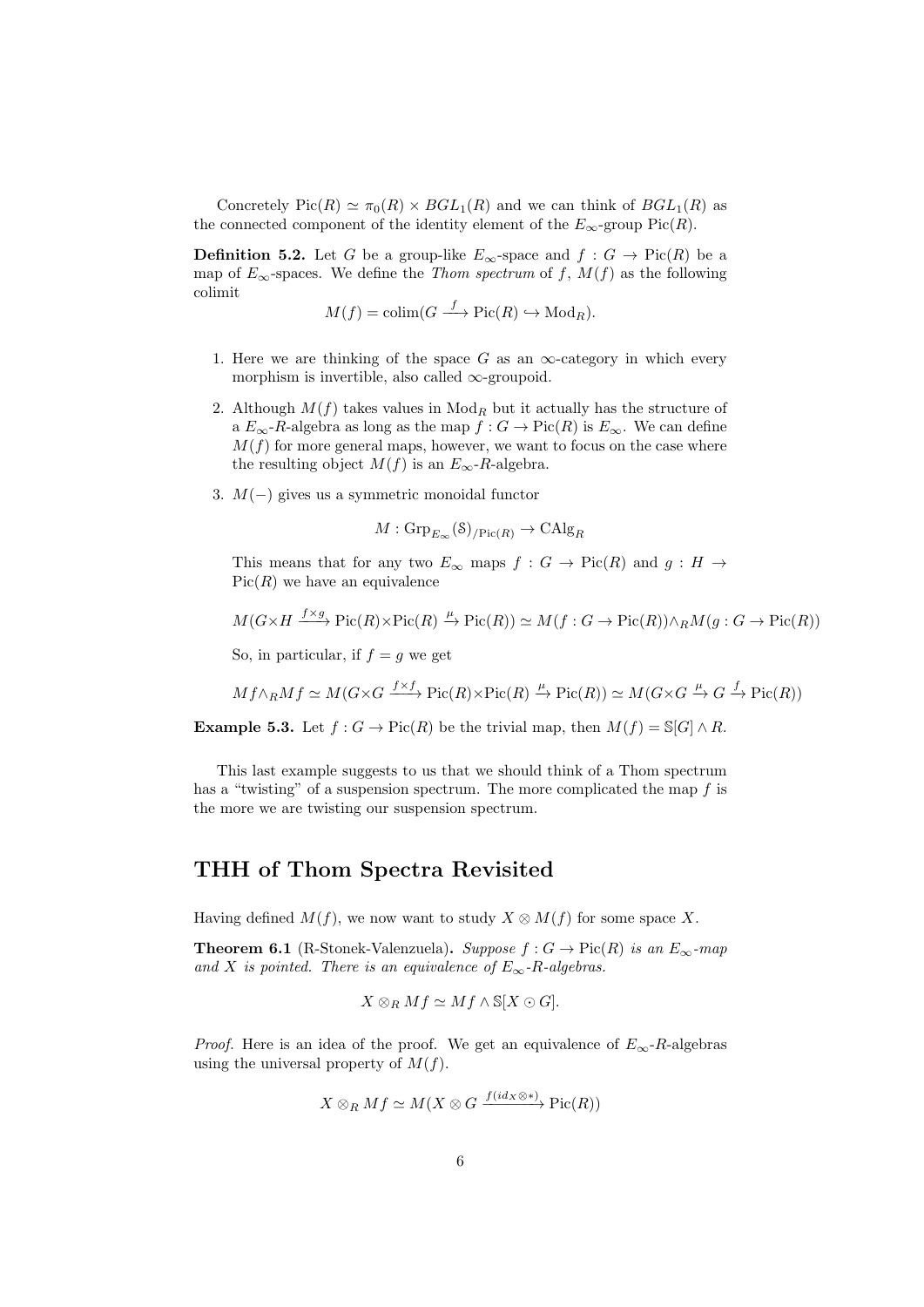But we also have  $X \otimes G \simeq G \times (X \odot G)$ , so the above is equivalent to

$$
M(G \times (X \odot G) \xrightarrow{f\pi_1} \text{Pic}(R)) \simeq M(f) \wedge_R M(X \odot G \xrightarrow{*} \text{Pic}(R)) \simeq
$$

$$
Mf \wedge_R (R \wedge \mathbb{S}[X \odot G]) \simeq Mf \wedge \mathbb{S}[X \odot G]
$$

where in the first equivalence we used the fact that M is symmetric monoidal  $\Box$ 

In particular then we have following corollary.

Corollary 6.2. Suppose G is an  $E_{\infty}$ -group. Then there is an equivalence of  $E_{\infty}$ -R-algebras

$$
THH^R(Mf) = S^1 \otimes_R Mf \simeq Mf \wedge \mathbb{S}[BG].
$$

Here is another corollary of the proof.

**Corollary 6.3.** Suppose G is an  $E_{\infty}$ -group. Then there is an equivalence of  $E_{\infty}$ -R-algebras

$$
Mf \wedge_R Mf \simeq S^0 \otimes Mf \simeq Mf \wedge \mathbb{S}[G].
$$

This equivalence is commonly known as the Thom isomorphism [\[Ma79\]](#page-8-9). We can use this result as a guide to see why our result holds in the first place. The classical proof of the Thom isomorphism theorem goes as follows. We have following diagram of  $E_{\infty}$ -spaces:



where the map at the top g is an equivalence (with inverse  $(x, y) \mapsto (xy^{-1}, y)$ . Thus we get an equivalence

$$
M(g): M(G \times G \xrightarrow{f\mu} \text{Pic}(R)) \xrightarrow{\simeq} M(G \times G \xrightarrow{f\pi_1} \text{Pic}(R))
$$

which reduces to an equivalence  $Mf \wedge_R Mf \simeq Mf \wedge_R (R \wedge \mathbb{S}[G]).$ 

The construction that we just presented makes use of the fact that the composition maps  $G \times G \to G$  is simply the universal map of the coproduct diagram

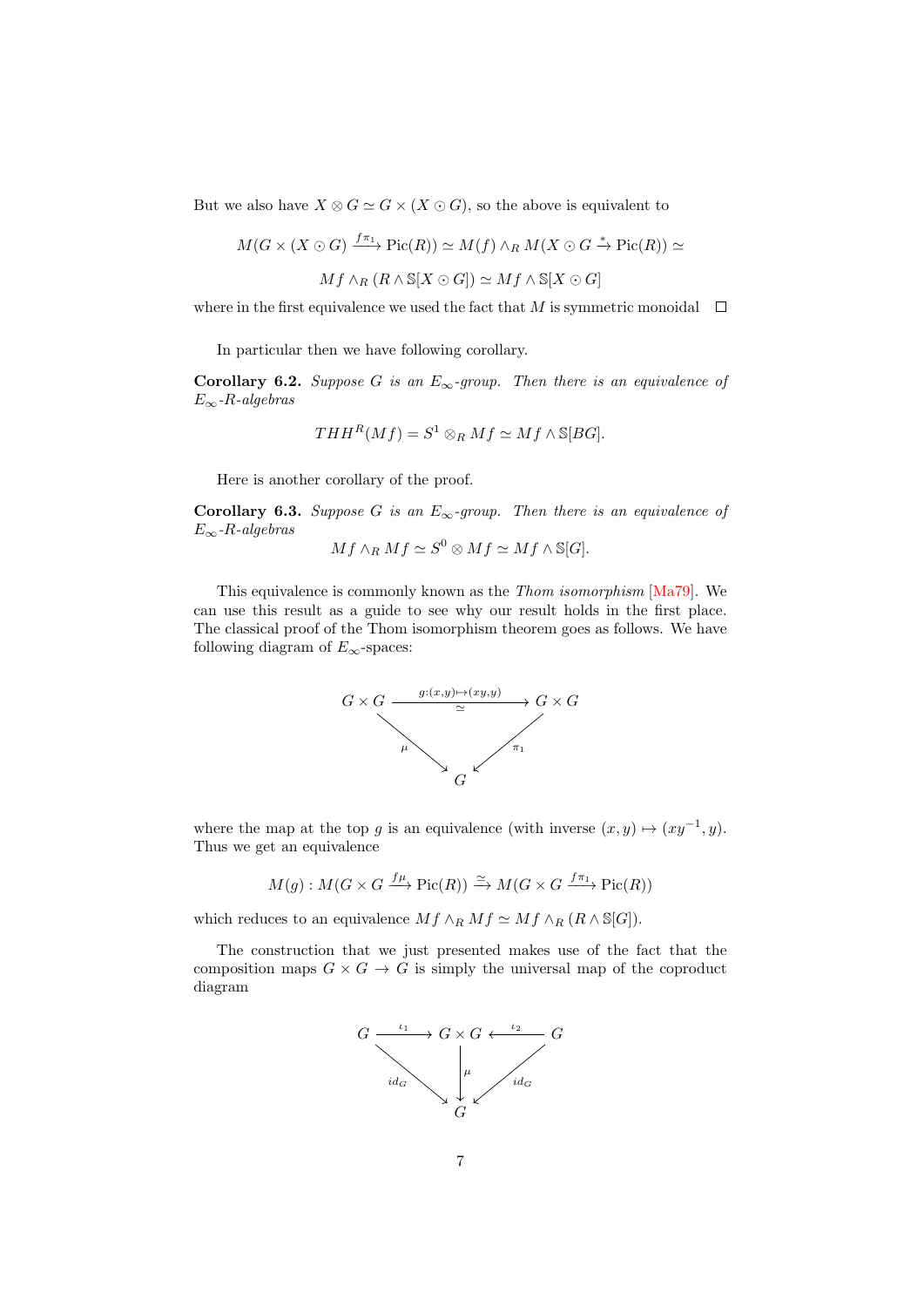The map  $*\otimes id : X \otimes G \to G$  satisfies the exact same universal property for the diagram  $X \xrightarrow{\{G\}} \operatorname{Grp}_{E_{\infty}}(\mathcal{S})$ . So, we can think of it as gathering all the essential information at one specific point via a generalization of the product, from where we can use a projection map, which we can capture in a diagram.



and we can literally recover the original diagram simply by using  $X = S^0$ .

# Moving beyond Thom Spectra

Having results for Thom spectra is nice, but obviously not every spectrum is a Thom spectrum and so we would like to generalize our computation. One prominent examples is KU, we know that  $\overline{KU} \simeq \mathbb{S}[K(\mathbb{Z}, 2)](x^{-1})$ , where  $x \in$  $\pi_2\mathbb{S}[K(\mathbb{Z},2)]$ . Clearly  $\mathbb{S}[K(\mathbb{Z},2)]$  is a Thom spectrum, so our next goal is to show that results are preserved after we invert an element.

**Theorem 7.1** (R-Stonek-Valenzuela). Let  $X$  be a connected pointed space. Let R be an  $E_{\infty}$ -ring spectrum and  $x \in \pi_*(R)$ . Then we have an equivalence

$$
(X \otimes R)[x^{-1}] \simeq (X \otimes R) \wedge_R R[x^{-1}] \xrightarrow{\simeq} X \otimes R[x^{-1}]
$$

In fact this theorem is a special case of a more general theorem about  $\acute{e}t$  ale maps of which maps of the form  $R \to R[x^{-1}]$  are an important example. Combining this with previous results we get following.

**Theorem 7.2.** Let  $f : G \to Pic(R)$  be a map of grouplike  $E_{\infty}$ -spaces and  $x \in \pi_*(Mf)$ . Let X be a connected pointed space. Then

$$
X \otimes (Mf[x^{-1}]) \simeq Mf[x^{-1}] \wedge \mathbb{S}[X \odot G]
$$

In particular we get.

Corollary 7.3.

$$
X \otimes (\mathbb{S}[G][x^{-1}]) \simeq \mathbb{S}[G][x^{-1}] \wedge \mathbb{S}[X \odot G]
$$

**Example 7.4.** We can now apply this result to  $KU$  to deduce that for any pointed connected space X we have

$$
X \otimes KU \simeq KU \wedge \mathbb{S}[X \odot K(\mathbb{Z}, 2)]
$$

So, in particular

$$
THH(KU) \simeq KU \wedge \mathbb{S}[BK(\mathbb{Z}, 2)]
$$

This last result was actually the starting point of this whole project.  $THH(KU)$ was also computed by Bruno Stonek in his thesis using model categorical methods from [\[EKMM95\]](#page-8-1).